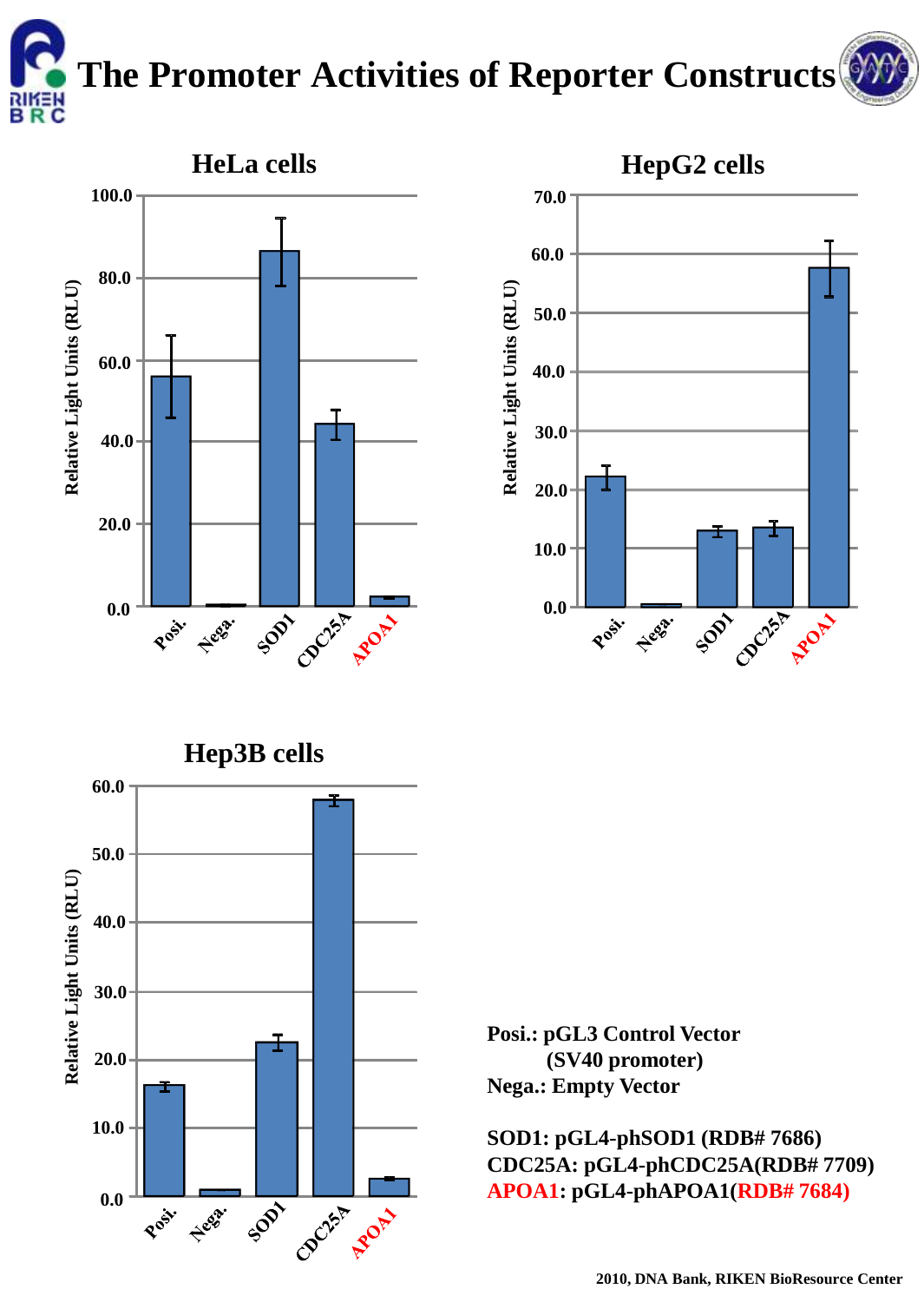```
[ GENETYX : Nucleotide Sequence Homology Data ]
Date: 2010.01.26
1st Nucleotide Sequence
  File Name
                    : Reference Seq.prj
  Sequence Size
                    \therefore 5727
2nd Nucleotide Sequence
  File Name
                     : RDB7684F. fasta (Complementary)
  Sequence Size
                     \therefore 491
  Unit Size to Compare = 1Pick up Location
                         = 1[94.969% / 477 bp] \blacksquare \blacksquare \blacksquare \blacksquare \blacksquare \blacksquare \blacksquare \blacksquare \blacksquare \blacksquare \blacksquare \blacksquare \blacksquare \blacksquare \blacksquare \blacksquare \blacksquare \blacksquare \blacksquare \blacksquare \blacksquare \blacksquare \blacksquare \blacksquare \blacksquare \blacksquare \blacksquare \blacksquare \blacksquare968/ 1594 >
   1081' GGGGGAGGGG AGTGAAGTAG TCTCCCTGGA ATGCTGGTGG TGGGGGAGGC AGTCTCCTTG
      1''CCNT
   1141' GTGGAGGAGT CCCAGCGTCC CT-CCCCTCC CCTCCTC-TG CCAACACAA- TGGACAATGG
                      5" NCCCCCTTTC CCCCCCTTCC TTCCCCCTCC CCTCCTCTTG CCAACACAAT TGGACAATGG
   1198' CAAC-TGCCC ACACACTCCC ATGGAGGGGA AGGGGA-TGA GTGCAGGGAA CCCCGACCCC
         65" CAACTTGCCC ACACACTCCC ATGGAGGGGA AGGGGATTGA GTGCAGGGAA CCCCGACCCC
   1256' ACCCGGGAGA CC-TGCAA-G CC-TGCAGAC ACTCCCCTCC C-GCCCCCAC TGAACCCTTG
          125" ACCCGGGAGA CCTTGCAATG CCTTGCAGAC ACTCCCCTCC CTGCCCCCAC TGAACCCTTG
   1312' ACCCC-TGCC C-TGCA-GCC CCCGCA-GC- TTGCTGTTTG CCCACTCTA- TTTGCCCA-G
         185" ACCCCTTGCC CTTGCATGCC CCCGCATGCT TTGCTGTTTG CCCACTCTAT TTTGCCCATG
```
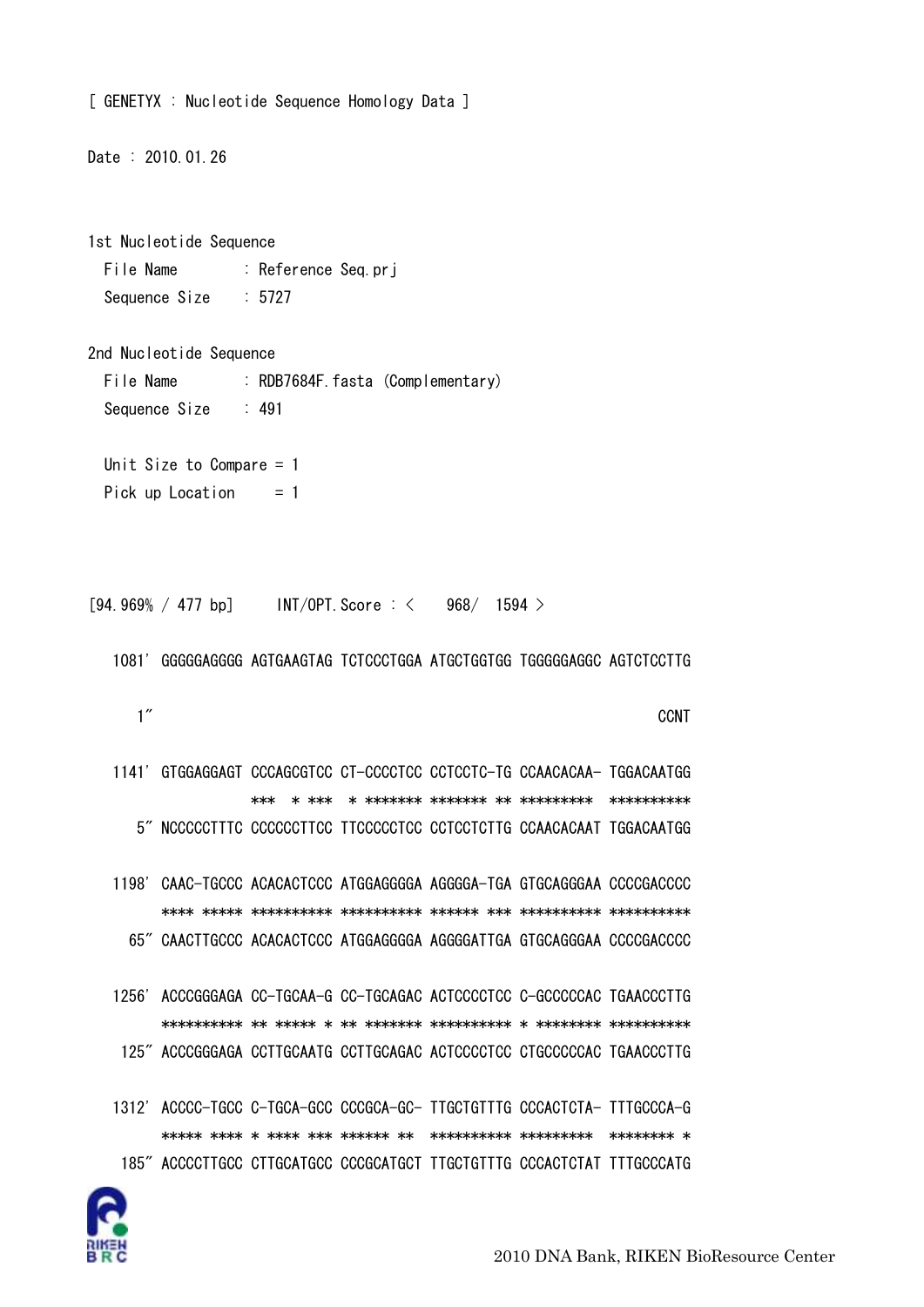1365' CCCCAGGGAC AGAGCTGATC CTTGAACTCT TAAGTTCCAC ATTGCCAGGA CCAGTGAGCA 245" CCCCAGGGAC AGAGCTGATC CTTGAACTCT TAAGTTCCAC ATTGCCAGGA CCAGTGAGCA

- 1425' GCAACAGGGC CGGGGCTGGG CTTATCAGCC TCCCAGCCCA GACCCTGGCT GCAGACATAA 305" GCAACAGGGC CAGGGCTGGG CTTATCAGCC TCCCAGCCCA GACCCTGGCT GCAGACATAA
- 1485' ATAGGCCCTG CAAGAGCTGG CTGCTTAGAG ACTGCGAGAA GGATCAAGAT CTGGCCTCGG 365" ATAGGCCCTG CAAGAGCTGG CTGCTTAGAG ACTGCGAGAA GGATCAAGAT CTGGCCTCGG
- 1545' CGGCCAAGCT TGGCAATCCG GTACTGTTGG TAAAGCCACC ATGGAAGATG CCAAAAACA-
- 425" CGGCCAAGCT TGGCAATCCG GTACTGTTGG TAAAGCCACC ATGGAAGATG CCAAACACAC
- 1604' TTAAGAAGGG CCCAGCGCCA TTCTACCCAC TCGAAGACGG GACCGCCGGC GAGCAGCTGC \*\*\*\*\*\*
- 485" ATAAGAA

1st Nucleotide Sequence File Name : Reference Seq.pri Sequence Size  $\therefore$  5727

2nd Nucleotide Sequence : RDB7684R. fasta File Name Sequence Size  $: 770$ 

Unit Size to Compare  $= 1$ Pick up Location  $= 1$ 

 $INT/OPT. Score: < 2768/2914 >$  $[98.925\% / 744$  bp]

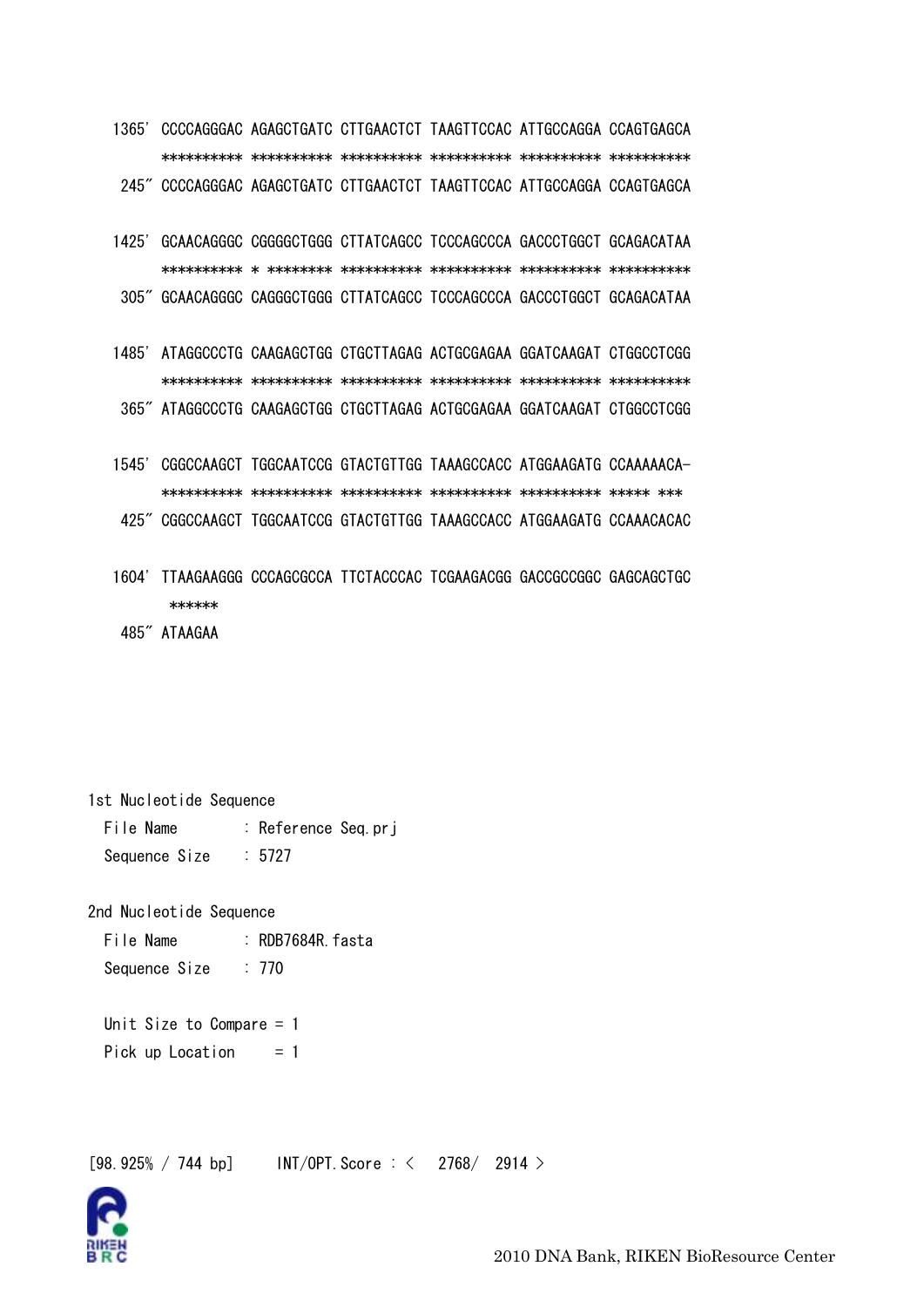

- 454' TGCAAACACC AACGGACACA CAGCACTTTA CATTCACAGG CTGTCTCAGG GGCCTCCAAC \*\*\*\*\*\*\*\*\*\* \*\*\*\*\*\*\*\*\*\* \*\*\*\*\*\*\*\*\*\* \*\*\*\*\*\*\*\*\*\* \*\*\*\*\*\*\*\*\*\* \*\*\*\*\*\*\*\*\*\* 481" TGCAAACACC AACGGACACA CAGCACTTTA CATTCACAGG CTGTCTCAGG GGCCTCCAAC
- \*\*\*\*\*\*\*\*\*\* \*\*\*\*\*\*\* \*\* \*\*\*\*\*\*\*\*\*\* \*\*\*\*\*\*\*\*\*\* \*\*\*\*\*\*\*\*\*\* \*\*\*\*\*\*\*\*\*\* 421" CTATCAGTAA CCTGCTGAGG GAGGTCTGGG CCTTCCAGGA GAAACCTGAC AAGATGGTGC

394' CTATCAGTAA CCTGCTGGGG GAGGTCTGGG CCTTCCAGGA GAAACCTGAC AAGATGGTGC

 \*\*\*\*\*\*\*\*\*\* \*\*\*\*\*\*\*\*\*\* \*\*\*\*\*\*\*\*\*\* \*\*\*\*\*\*\*\*\*\* \*\*\*\*\*\*\*\*\*\* \*\*\*\*\*\*\*\*\*\* 361" GAGGCTGGAG TGATGTCACA GTTCCTCTCA GCCTGCATCA CAGGCTCTAG GACTCAGGTC

334' GAGGCTGGAG TGATGTCACA GTTCCTCTCA GCCTGCATCA CAGGCTCTAG GACTCAGGTC

- \*\*\*\*\*\*\*\*\*\* \*\*\*\*\*\*\*\*\*\* \*\*\*\*\*\*\*\*\*\* \*\*\*\*\*\*\*\*\*\* \*\*\*\*\*\*\*\*\*\* \*\*\*\*\*\*\*\*\*\* 301" TCTGGGCAAA GTCCCTCTGT GCTCTTCAGT CTCTTCATCT GTGAGATGGT GGCATGGGGA
- \*\*\*\*\*\*\*\*\*\* \*\*\*\*\*\*\*\*\*\* \*\*\*\*\*\*\*\*\*\* \*\*\*\*\*\*\*\*\*\* \*\*\*\*\*\*\*\*\*\* \*\*\*\*\*\*\*\*\*\* 241" AAGTCCAGAG ACTGGGTTCT AGGTCCAGCC TTTCTTCTAA CTCCCTGAGA GATGACAGCC

274' TCTGGGCAAA GTCCCTCTGT GCTCTTCAGT CTCTTCATCT GTGAGATGGT GGCATGGGGA

- 181" TTCTAGTGTT AGGGAGTTTC CTGGAGTGAT GGTACAGGGT ACATTTCTGC CCTGCATCCC 214' AAGTCCAGAG ACTGGGTTCT AGGTCCAGCC TTTCTTCTAA CTCCCTGAGA GATGACAGCC
- 154' TTCTAGTGTT AGGGAGTTTC CTGGAGTGAT GGTACAGGGT ACATTTCTGC CCTGCATCCC \*\*\*\*\*\*\*\*\*\* \*\*\*\*\*\*\*\*\*\* \*\*\*\*\*\*\*\*\*\* \*\*\*\*\*\*\*\*\*\* \*\*\*\*\*\*\*\*\*\* \*\*\*\*\*\*\*\*\*\*

121" GAAGTGAAAG GCATGAGGCC GACCACTCCC TGATCTGGTA AACAGAGATG TCAGCCTGGT

 \*\*\*\*\*\*\*\*\*\* \*\*\*\*\*\*\*\*\*\* \*\*\*\*\*\*\*\*\*\* \*\*\*\*\*\*\*\*\*\* \*\*\*\*\*\*\*\*\*\* \*\*\*\*\*\*\*\*\*\* 61" TCGAGGATTG AACCTGCCTG ACCCTTAGAT TTGAGGTTTT CTGGCTCCAG AATCTTCTCT

94' GAAGTGAAAG GCATGAGGCC GACCACTCCC TGATCTGGTA AACAGAGATG TCAGCCTGGT

\*\*\*\*\*\*\*\*\*\* \*\*\*\*\*\*\*\*\*\* \*\*\*\*\*\*\*\*\*\* \*\*\*\*\*\*\*\*\*\* \*\*\*\*\*\*\*\*\*\* \*\*\*\*\*\*\*\*\*\*

34' TCGAGGATTG AACCTGCCTG ACCCTTAGAT TTGAGGTTTT CTGGCTCCAG AATCTTCTCT

 1' GGC CTAACTGGCC GGTACCTGAG CTCGCTAGCC \*\*\* \*\*\*\*\*\*\*\*\*\* \*\*\*\*\*\*\*\*\*\* \*\*\*\*\*\*\*\*\*\* 1" ATGCATTGCG GTGCCGAACT TTACTCTGGC CTAACTGGCC GGTACCTGAG CTCGCTAGCC